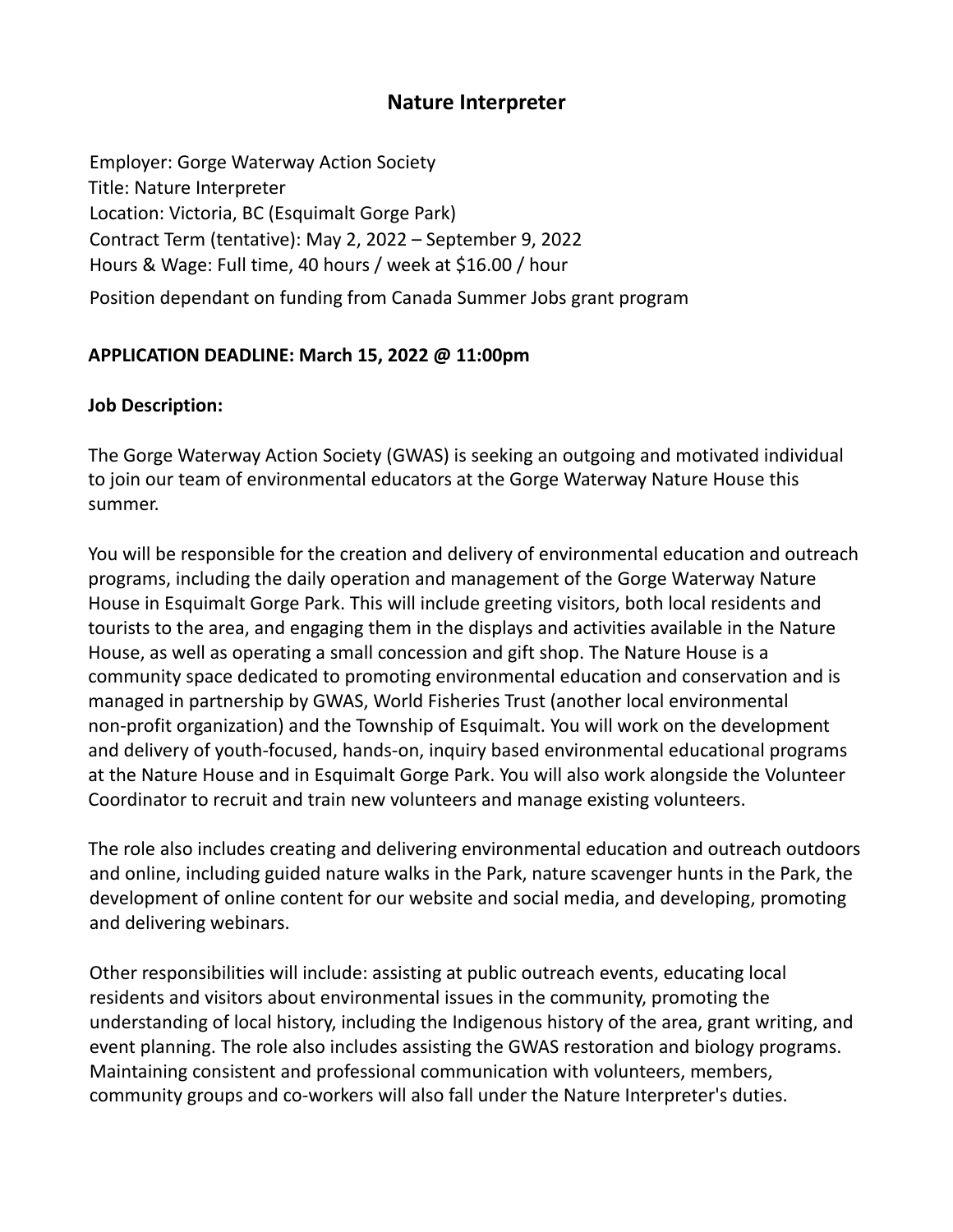You will also be taught health and safety practices, including COVID-19 and social distancing practices, workplace hazardous materials information, and the principles of a safe, inclusive and healthy work environment free of harassment and discrimination.

All activities will be led with proper COVID-19 protocols in place to ensure the safety of our staff and the public.

## **Qualifications**

Education field of study: biology, ecological restoration, geography, environmental studies, earth and ocean sciences, teaching or a related field;

## **Assets**

Experience in the following is not required, but considered an asset:

- Environmental education;
- Public outreach / presentations;
- biology, restoration, conservation, stewardship related fields;
- volunteer recruitment, training, management and retention;
- developing online content;
- Grant writing;
- working with youth and student groups;
- delivering education programs;
- coastal biodiversity, marine animals, and ecology;
- collaborating with ENGO networks and First Nation communities;
- local common flora and fauna (both native and invasive) in terrestrial, freshwater, and marine ecosystems; and
- Event planning.

#### **Eligibility**

To be eligible, applicants must:

- be between 15 and 30 years of age at the start of the employment;
- be a Canadian citizen, permanent resident, or person to whom refugee protection has been conferred under the *Immigration and Refugee Protection Act* for the duration of the employment; and
- have a valid Social Insurance Number at the start of employment and be legally entitled to work in Canada in accordance with relevant provincial or territorial legislation and